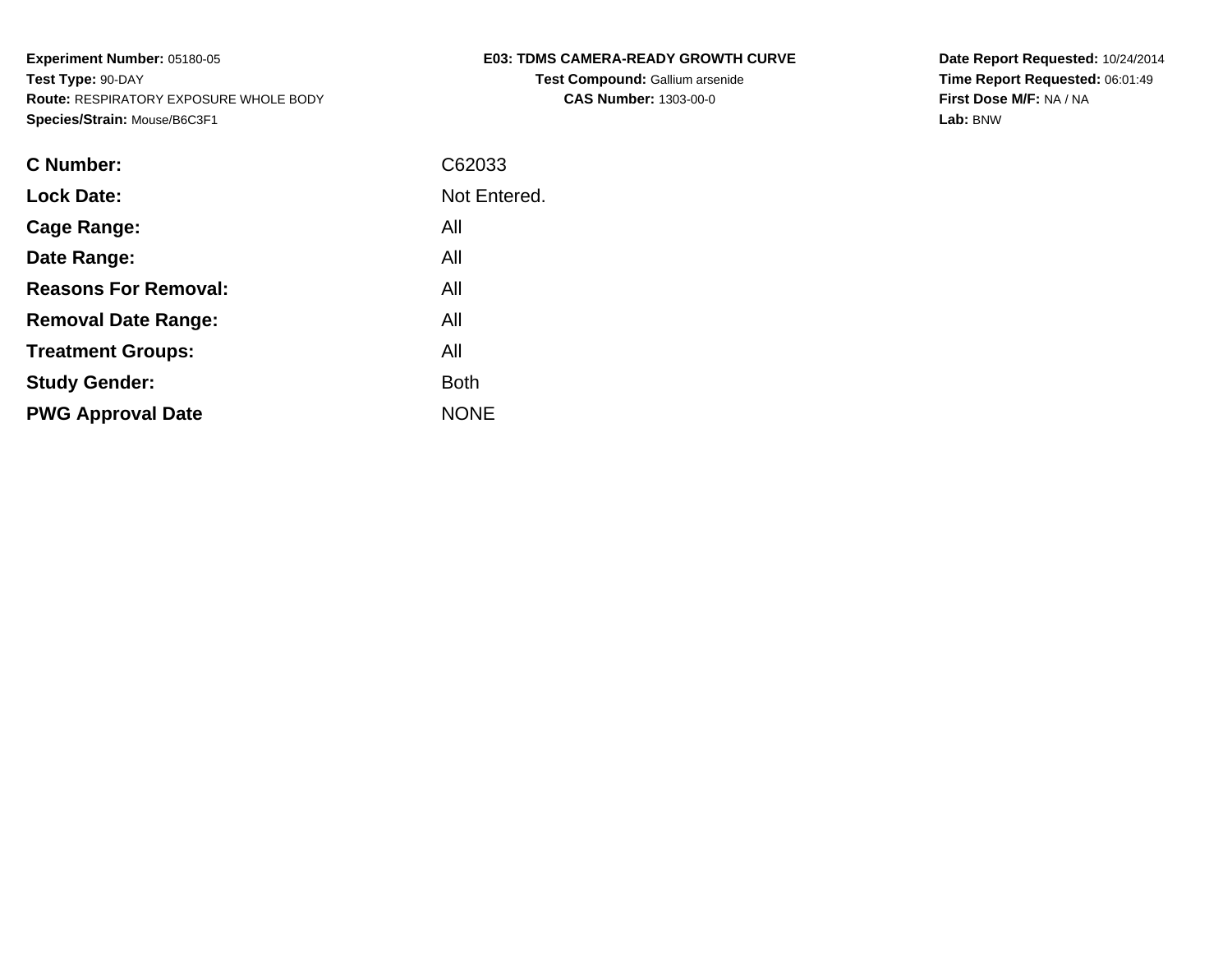## **E03: TDMS CAMERA-READY GROWTH CURVE**

**Test Compound:** Gallium arsenide**CAS Number:** 1303-00-0

**Date Report Requested:** 10/24/2014**Time Report Requested:** 06:01:49**First Dose M/F:** NA / NA**Lab:** BNW

**MALE** 

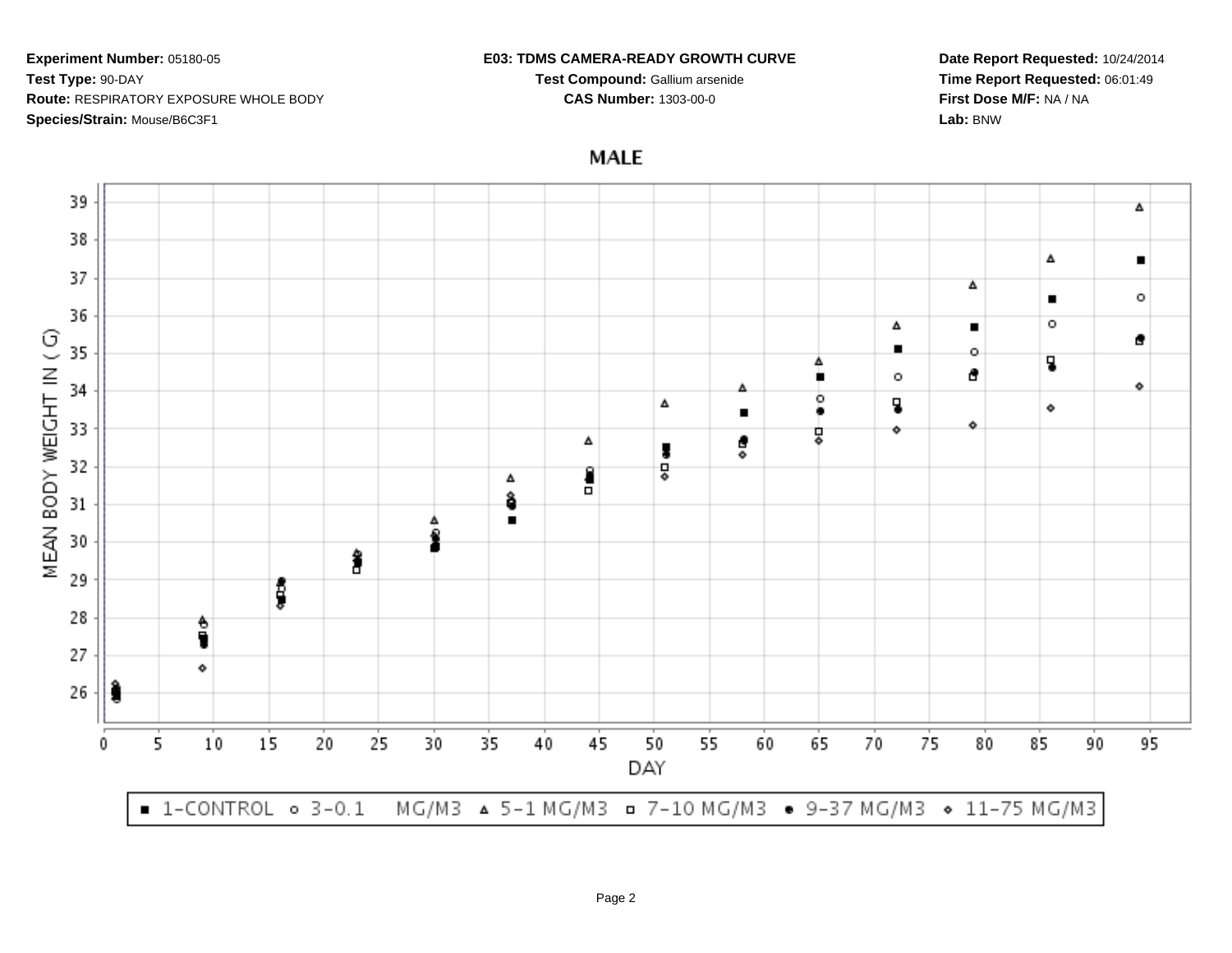## **E03: TDMS CAMERA-READY GROWTH CURVE**

**Test Compound:** Gallium arsenide**CAS Number:** 1303-00-0

\*\*\*END OF MALE DATA\*\*\*

**Date Report Requested:** 10/24/2014**Time Report Requested:** 06:01:49**First Dose M/F:** NA / NA**Lab:** BNW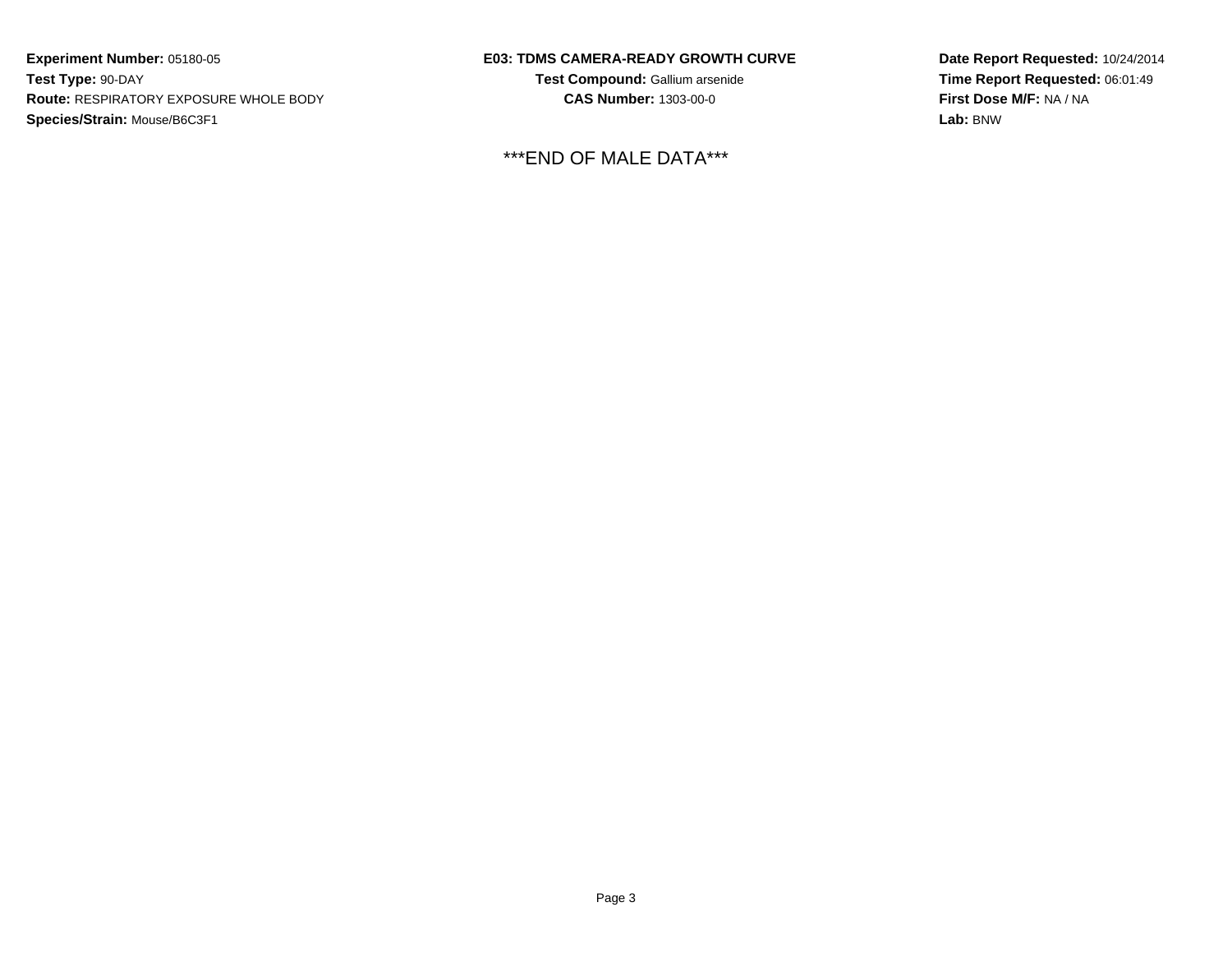## **E03: TDMS CAMERA-READY GROWTH CURVE**

**Test Compound:** Gallium arsenide**CAS Number:** 1303-00-0

**Date Report Requested:** 10/24/2014**Time Report Requested:** 06:01:49**First Dose M/F:** NA / NA**Lab:** BNW

**FEMALE**